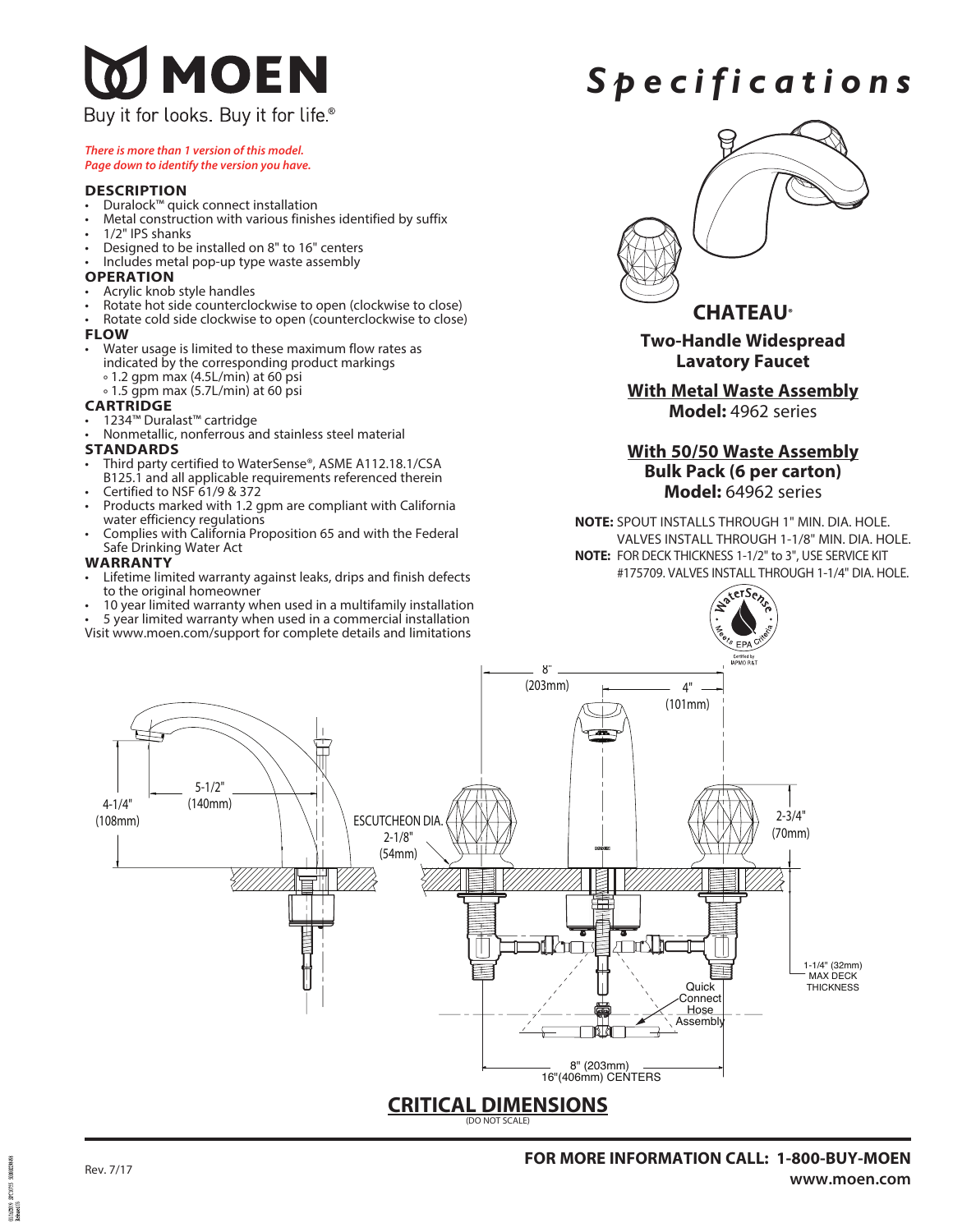## MOEN Buy it for looks. Buy it for life  $^{\circ}$

#### **DESCRIPTION**

- Quick connect system
- Metal construction with various finishes identified by suffix
- 1/2" IPS shanks
- Designed to be installed on 8" to 16" centers
- Includes metal pop-up type waste assembly

#### **OPERATION**

- Acrylic knob style handles.
- Rotate either handle in a counterclockwise manner to open and clockwise to close

#### **FLOW**

- Water usage is limited to these maximum flow rates as indicated by the corresponding product markings
	- $\cdot$  1.2 gpm max (4.5L/min) at 60 psi
	- 1.5 gpm max (5.7L/min) at 60 psi

#### **CARTRIDGE**

- 1224 cartridge design
- Nonmetallic and stainless steel material

#### **STANDARDS**

- Third party certified to WaterSense®, ASME A112.18.1/CSA B125.1 and all applicable requirements referenced therein
- Certified to NSF 61/9 & 372
- Products marked with 1.2 gpm are compliant with California water efficiency regulations
- Complies with California Proposition 65 and with the Federal Safe Drinking Water Act

#### **WARRANTY**

- Lifetime limited warranty against leaks, drips and finish defects to the original consumer purchaser
- 5 year warranty if used in commercial installations

### *Spec i f i c a tions*



### **CHATEAU®**

**Two-Handle Widespread Lavatory Faucet**

**With Metal Waste Assembly Model:** 4962 series

#### **With 50/50 Waste Assembly Bulk Pack (6 per carton) Model:** 64962 series

**NOTE:** SPOUT INSTALLS THROUGH 1" MIN. DIA. HOLE. VALVES INSTALL THROUGH 1-1/8" MIN. DIA. HOLE. **NOTE:** FOR DECK THICKNESS 1-1/2" to 3", USE SERVICE KIT #175709. VALVES INSTALL THROUGH 1-1/4" DIA. HOLE.

⊾erNa



**CRITICAL DIMENSIONS** (DO NOT SCALE)